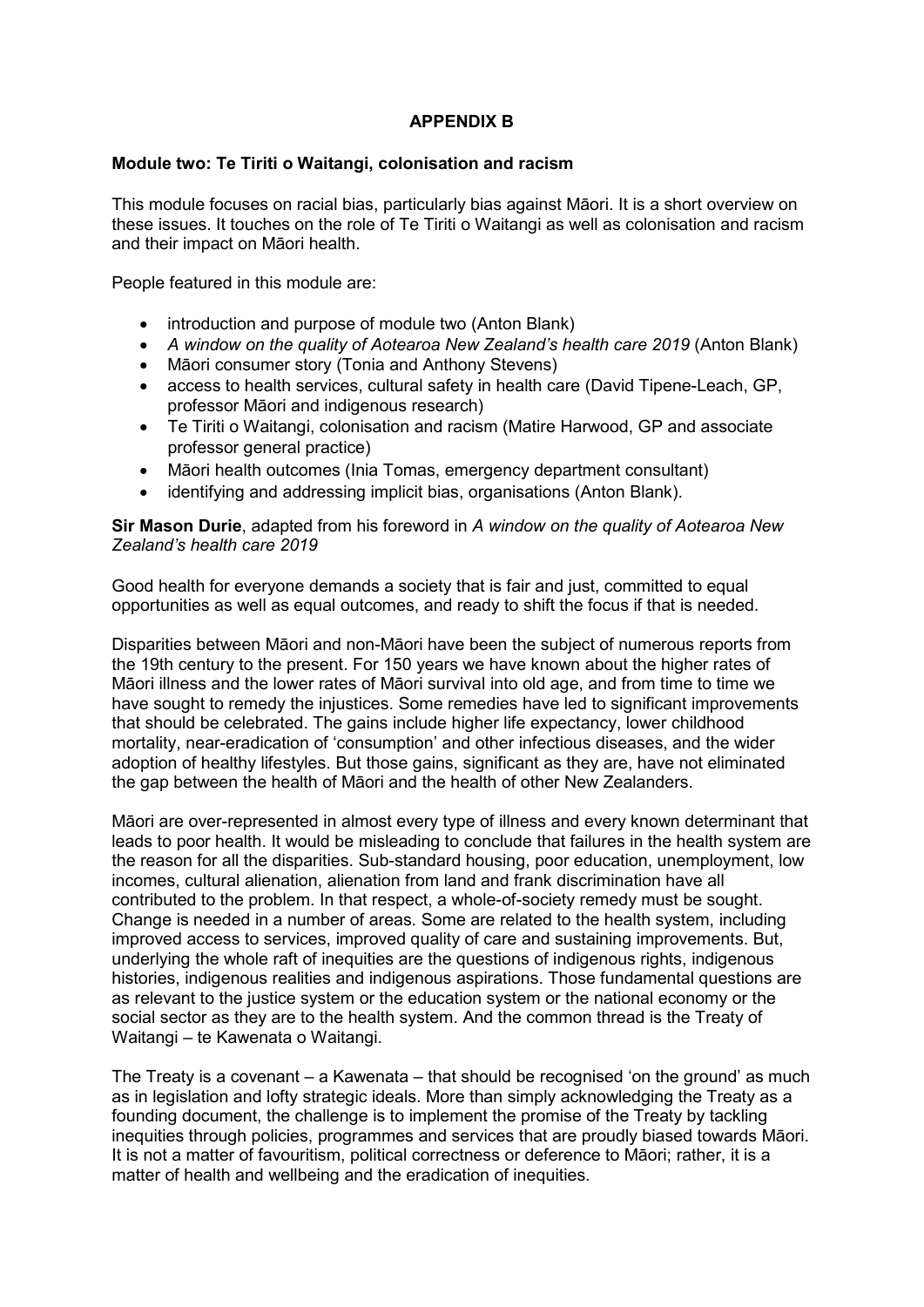Moreover, Māori understanding of health and wellbeing needs to be given due attention; they are not always the same as the understanding of Asian, Pākehā or European populations, though they do share a common desire – to be well in whatever parameters define wellness.

Te Kawenata o Waitangi should be seen as a 21st century prescription for Māori health. Action is needed on multiple fronts. Within the many parts of the health system, and between the health system and other systems, both locally and nationally, a collective approach and a collective commitment are critical to remedying a situation that has lasted too long.

### *What is racism?*

There are a number of different terms used to talk about racism, including institutionalised racism, structural racism and societal/cultural racism. The different forms of racism are connected, and we therefore have to intervene at multiple levels, because the impact of intervention at only one level will be limited.

In general, racism is a societal system of beliefs and practices that can operate via institutions, organisations and individuals. Racism involves beliefs about the superiority of one's racial cultural heritage over those of other races. Racism can be expressed in different ways, including through biases people may be either unaware or aware of.

We live in a society where persistent messages about racial/ethnic groups are circulating continually. **Societal or cultural racism** influences the way in which our health care institutions are set up and run, and also influences health professionals who are exposed to these beliefs and stereotypes over many years as members of society. This can then impact on how they interact with patients and the judgements they make.

Camara Jones<sup>[1](#page-1-0)</sup> defines **institutionalised racism** as:

'differential access to the goods, services, and opportunities of society by race. Institutionalized racism is normative, sometimes legalized, and often manifests as inherited disadvantage. It is structural, having been codified in our institutions of custom, practice, and law, so there need not be an identifiable perpetrator. Indeed, institutionalized racism is often evident as inaction in the face of need…'

## Zinzi Bailey[2](#page-1-1) defines **structural racism** as:

'the totality of ways in which societies foster racial discrimination through mutually reinforcing systems of housing, education, employment, earnings, benefits, credit, media, health care, and criminal justice. These patterns and practices in turn reinforce discriminatory beliefs, values, and distribution of resources.'

#### See also:

 Dovidio JF, Gaertner SL, Kawakam K. (2010). Chapter 19: Racism. In: Dovidio JF, Hewston M, Glick P, Esses VM (eds). *The SAGE handbook of prejudice, stereotyping and discrimination*. Sage Publications, 312-327.

<span id="page-1-0"></span> $\overline{a}$ <sup>1</sup> Jones CP. (2000). Levels of racism: a theoretic framework and a gardener's tale. *American Journal of Public Health*, *90*(8), 1212-1215.

<span id="page-1-1"></span><sup>2</sup> Bailey ZD, Krieger N, Agénor M, Graves J, Linos N, Bassett MT. Structural racism and health inequities in the USA: evidence and interventions. *The Lancet*. 2017 Apr 8;389(10077):1453-63.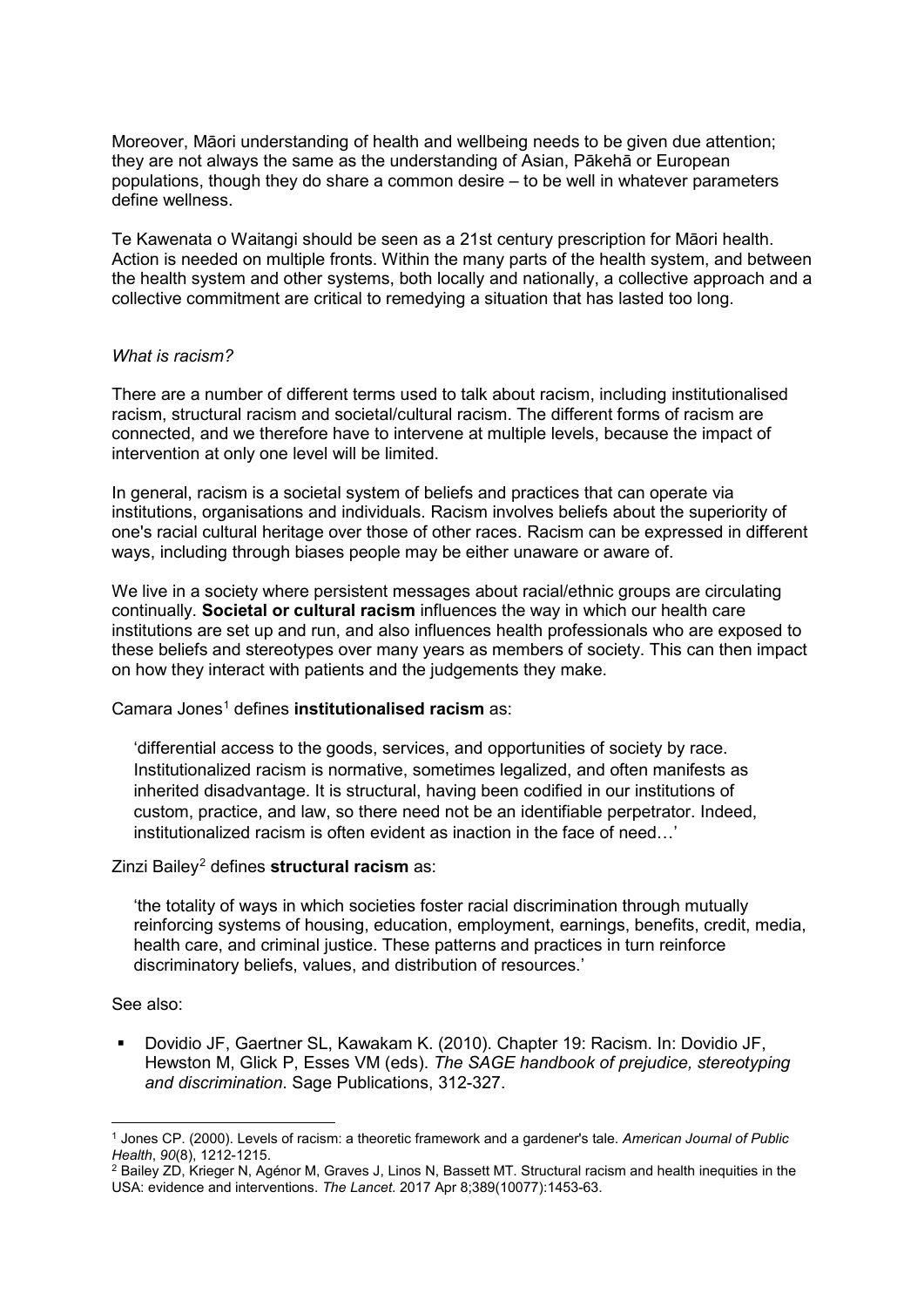- Williams DR, Lawrence JA & Davis BA. (2019). Racism and health: evidence and needed research. *Annual Review of Public Health,* 40: 14.1-14.21.
- https://e-tangata.co.nz/korero/owen-sinclair-fighting-the-racism-in-our-health-system/.

### *Window on the quality of Aotearoa New Zealand's health care*

In July 2019, the Health Quality & Safety Commission released its latest *[Window on the](https://www.hqsc.govt.nz/assets/Health-Quality-Evaluation/PR/Window_2019_web_final.pdf)  [quality of Aotearoa New Zealand's health care](https://www.hqsc.govt.nz/assets/Health-Quality-Evaluation/PR/Window_2019_web_final.pdf)*, [3](#page-2-0) which focused on Māori health equity.

The report shows a pattern of inequities between Māori and non-Māori over their lifetimes:

- health services are less accessible for Māori
- health services are not providing the same benefits for Māori as for non-Māori
- efforts to improve the quality of health services do not always improve equity for Māori.

The report says that colonisation, failure to meet the requirements of Te Tiriti o Waitangi and institutional racism have established and maintained advantage for most non-Māori and disadvantaged Māori.

#### *A legacy of health inequalities*

<u>.</u>

In their New Zealand Medical Journal article<sup>[4](#page-2-1)</sup>, Peter Crampton and Bridget Robson say colonialism has left a legacy of health inequalities affecting indigenous peoples in many countries, including New Zealand.

'Crown recognition of the impact on the wellbeing of multiple generations of Māori communities has been acknowledged in the apologies that are important components of New Zealand's Treaty of Waitangi settlements.

Increased understanding of historical injustices has contributed to a shift from victim blaming (where the problem lies with Māori) to a focus on how systems create or maintain inequalities.

'The boundaries between New Zealand's health system and the wider society are porous. It is therefore no surprise that the health system has cast itself as both part of the problem and part of the solution when it comes to systematic health inequalities between Māori and Pākehā.

'The past two decades have seen major gains in the health system's responsiveness to Māori health needs thanks to the wide acceptance by health professionals and managers that the status quo was not, and continues to be not acceptable. For the momentum to be sustained we must keep our focus on doing all we can do to provide services which actually make a difference to health outcomes for Māori.'

<span id="page-2-0"></span><sup>3</sup>Health Quality & Safety Commission. 2019. *A window on the quality of Aotearoa New Zealand's health care 2019*. HQSC: Wellington. Retrieved on 3 October 2019 from [https://www.hqsc.govt.nz/assets/Health](https://www.hqsc.govt.nz/assets/Health-Quality-Evaluation/PR/Window_2019_web_final.pdf)-Quality-[Evaluation/PR/Window\\_2019\\_web\\_final.pdf](https://www.hqsc.govt.nz/assets/Health-Quality-Evaluation/PR/Window_2019_web_final.pdf)

<span id="page-2-1"></span><sup>4</sup>NZMJ 2 May 2014, Vol 127 No 1393; ISSN 1175 8716 Page 7. URL: http://journal.nzma.org.nz/journal/127- 1393/6103/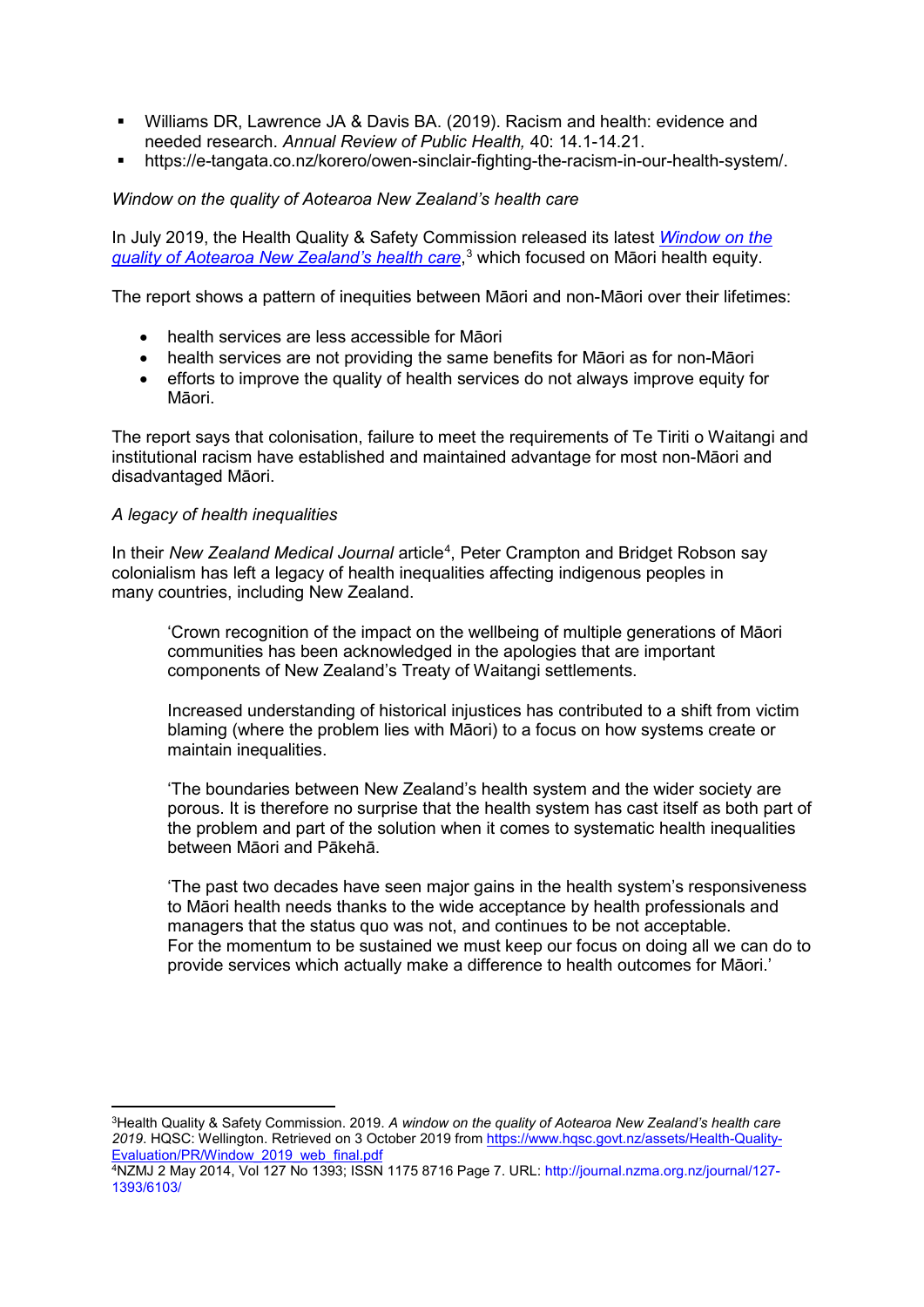#### *Te Tiriti o Waitangi as a framework to support the health system*[5](#page-3-0)

*A window on the quality of Aotearoa New Zealand's health care 2019* says the Crown and its agencies have obligations to meet Māori rights, including human and indigenous rights, and those specific to Te Tiriti o Waitangi. Te Tiriti o Waitangi is central to the health system, both as a requirement for how it operates and as an improvement tool. Failures to uphold Te Tiriti o Waitangi have contributed to structural inequities, including institutional racism and the continued dominance of Western world views.

Academics who research and write about racism in the Aotearoa New Zealand health system point out that: 'Upholding Te Tiriti o Waitangi should eliminate institutional racism against Māori and contribute to the achievement of health equity'.

The articles of Te Tiriti o Waitangi provide a framework that can support the health system to build and maintain appropriate long-term partnerships with Māori that will help advance Māori health and equity. In Aotearoa New Zealand, we can use Te Tiriti o Waitangi to underpin the sustained, systemic and multileveled approaches needed to improve the health system for Māori.

Alongside the elimination of Māori health inequity, Te Tiriti o Waitangi provides for Māori to determine aspirations and priorities for and to drive Māori health advancement. Quality for Māori must be defined by Māori.

Te Tiriti o Waitangi provides a clear pathway to build the relationships between the Crown and Māori that are required to address institutional racism, advance Māori health and achieve health equity for Māori and non-Māori. The challenge is to implement the promise of Te Tiriti by tackling inequities through policies, programmes and services that work for Māori. By meeting our responsibilities in these areas we prioritise wellbeing, promote Māori capability and advancement and support the future health, education, cultural, social and economic aspirations of whānau.

## *Upholding Te Tiriti o Waitangi to eliminate institutional racism*

In an article in the *New Zealand Medical Journal* in March 2019, [6](#page-3-1) Came et al say that upholding Te Tiriti o Waitangi should eliminate institutional racism against Māori and contribute to the achievement of health equity.

'Given the Waitangi Tribunal is investigating health-related breaches of Te Tiriti o Waitangi, we argue institutional racism, a key determinant of health inequalities, needs to be acknowledged and addressed within the health sector. Historically the Crown response can be characterised by denial and inaction.

'The Crown has the power and resources to take action through mechanisms such as those they are currently applying to child poverty and gender pay inequity. Antiracism literature recommends planned, systems-based approaches to eradicate the problem. We need the government to uphold our Tiriti responsibilities and we require a plan to end racism in the New Zealand health system.'

They conclude: 'Racism is a breach of the Crown's responsibilities under te Tiriti o Waitangi. Rather than denial and inaction, the health sector needs the Crown to develop a systems

<span id="page-3-0"></span><sup>–&</sup>lt;br>5 <sup>5</sup> Health Quality & Safety Commission. 2019. A window on the quality of Aotearoa New Zealand's health care *2019*. HQSC: Wellington. Retrieved on 3 October 2019 fro[m https://www.hqsc.govt.nz/assets/Health](https://www.hqsc.govt.nz/assets/Health-Quality-Evaluation/PR/Window_2019_web_final.pdf)-Quality-[Evaluation/PR/Window\\_2019\\_web\\_final.pdf](https://www.hqsc.govt.nz/assets/Health-Quality-Evaluation/PR/Window_2019_web_final.pdf)

<span id="page-3-1"></span><sup>6</sup> *NZMJ* 29 March 2019, Vol 132 No 1492. ISSN 1175-8716 © NZMA. www.nzma.org.nz/journal.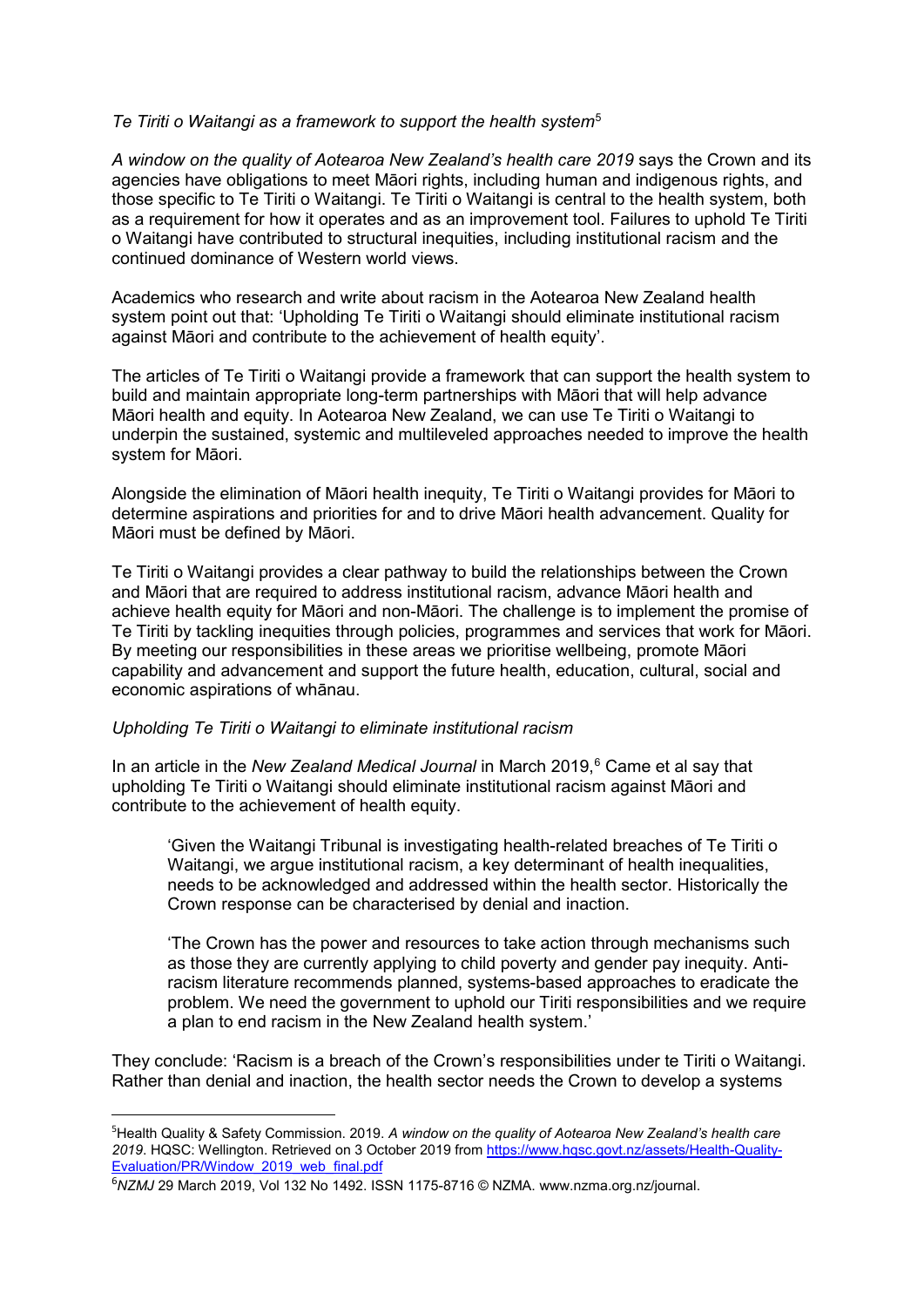change strategy and plan to eradicate institutional racism. Furthermore, the detection, prevention and eradication of racism should be incorporated into the quality assurance practices of the health system at all levels.'

See also:

- van Ryn M, Burgess D, Dovidio J, Phelan S, et al. (2011). The impact of racism on clinician cognition, behavior, and clinical decision making. *Du Bois Review*, 8(1):199- 218.
- Ministry of Health. 2018. *Achieving Equity in Health Outcomes: Highlights of important national and international papers*. Wellington: Ministry of Health.
- Ministry of Health: Achieving equity; [https://www.health.govt.nz/about](https://www.health.govt.nz/about-ministry/what-we-do/work-programme-2018/achieving-equity)-ministry/what[we-do/work-programme-](https://www.health.govt.nz/about-ministry/what-we-do/work-programme-2018/achieving-equity)2018/achieving-equity

# *Countering implicit bias for organisations*

Strategies that organisations can use to address implicit bias include:

- providing data about different approaches and outcomes for some groups. For example, prescribing rates of medications that are higher for non-Māori than Māori
- having a commitment to a racism-free environment, supported by leadership, policies and practices
- actively uphold Te Tiriti o Waitangi, through training, hiring practices and relationships with Māori communities and organisations
- supporting staff to learn te reo Māori and about cultural safety
- as an organisation, advocating against racism
- supporting individuals to recognise and mitigate their bias.

See also:

- Came H, McCreanor T, Manson L, Nuku K. (2019). Upholding Te Tiriti, ending institutional racism and Crown inaction on health equity. *The New Zealand Medical Journal (Online)*, *132*(1492), 61-66.
- Jones CP. (2018). Toward the Science and Practice of Anti-Racism: Launching a National Campaign Against Racism. *Ethnicity & Disease*, 28(S1), 231-234.
- *Implicit bias in health care*. Quick Safety article from the Joint Commission. Available at: [https://www.jointcommission.org/assets/1/23/Quick\\_Safety\\_Issue\\_23\\_Apr\\_2016.p](https://www.jointcommission.org/assets/1/23/Quick_Safety_Issue_23_Apr_2016.pdf) <u>[df](https://www.jointcommission.org/assets/1/23/Quick_Safety_Issue_23_Apr_2016.pdf)</u>
- Institute for Healthcare Improvement website. Filmed interview with Prof. David Williams (Harvard University). *What Is Health Equity, and Why Does It Matter? Parts 3 and 4*. ([http://www.ihi.org/education/IHIOpenSchool/resources/Pages/AudioandVideo/David](http://www.ihi.org/education/IHIOpenSchool/resources/Pages/AudioandVideo/David-Williams-Don-Berwick-What-Is-Health-Equity-and-Why-Does-It-Matter.aspx)-

Williams[-Don-Berwick-](http://www.ihi.org/education/IHIOpenSchool/resources/Pages/AudioandVideo/David-Williams-Don-Berwick-What-Is-Health-Equity-and-Why-Does-It-Matter.aspx)What-Is-Health-Equity-and-Why-Does-It-Matter.aspx).

## *Health Practitioners Competence Assurance Act 2003*

The 2019 amendment to the *[Health Practitioners Competence Assurance Act 2003](http://legislation.govt.nz/act/public/2003/0048/latest/DLM203319.html)* requires health practitioners to interact effectively and respectfully with Māori.